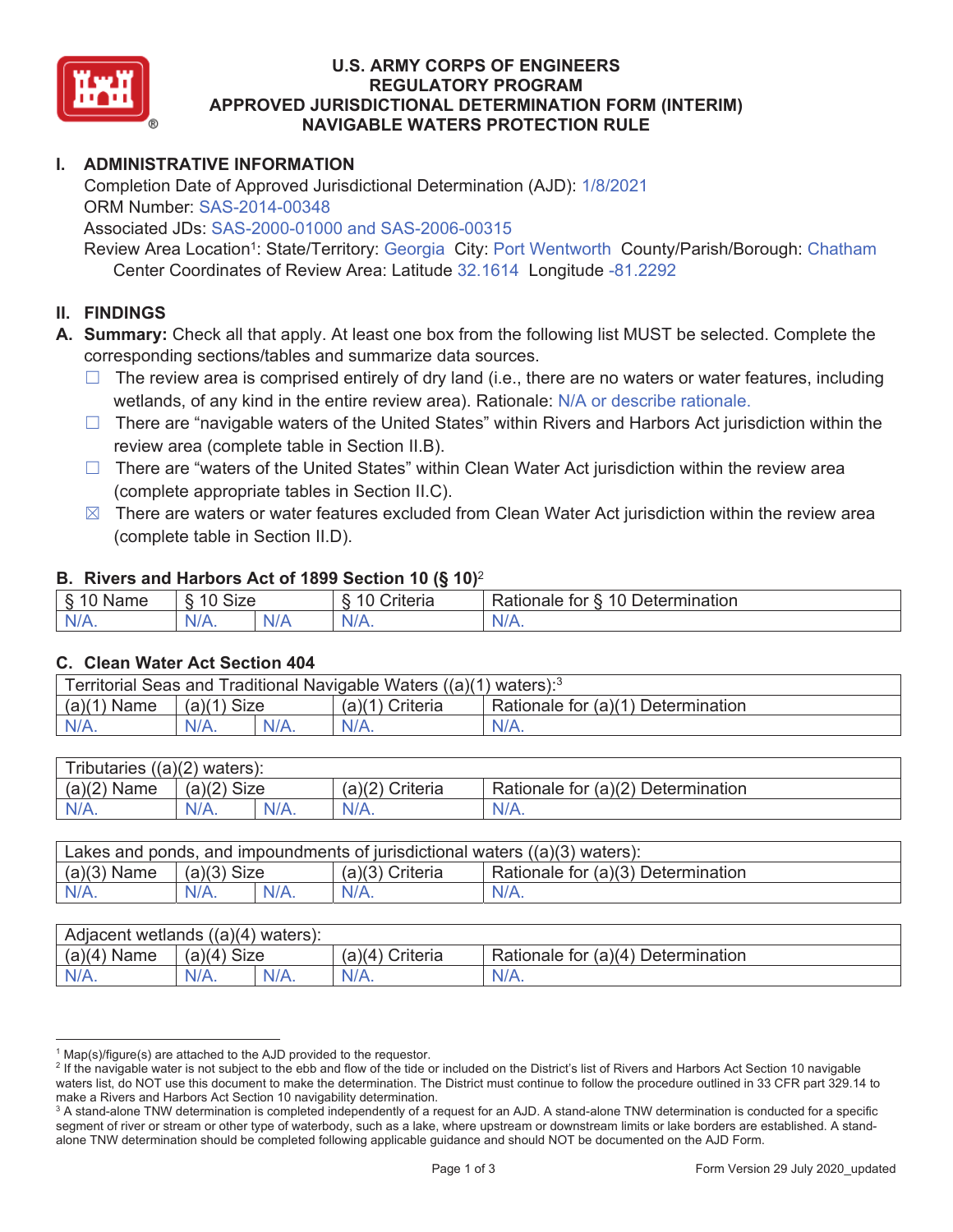

### **U.S. ARMY CORPS OF ENGINEERS REGULATORY PROGRAM APPROVED JURISDICTIONAL DETERMINATION FORM (INTERIM) NAVIGABLE WATERS PROTECTION RULE**

# **D. Excluded Waters or Features**

| Excluded waters $((b)(1) - (b)(12))$ : <sup>4</sup> |                       |                  |                                                                                                                                                                                                                                                   |                                                                                                                                                                                                                                                                                                                                                                                                                                    |  |
|-----------------------------------------------------|-----------------------|------------------|---------------------------------------------------------------------------------------------------------------------------------------------------------------------------------------------------------------------------------------------------|------------------------------------------------------------------------------------------------------------------------------------------------------------------------------------------------------------------------------------------------------------------------------------------------------------------------------------------------------------------------------------------------------------------------------------|--|
| <b>Exclusion Name</b>                               | <b>Exclusion Size</b> |                  | Exclusion <sup>5</sup>                                                                                                                                                                                                                            | <b>Rationale for Exclusion Determination</b>                                                                                                                                                                                                                                                                                                                                                                                       |  |
| <b>Borrow Pit A</b>                                 | 23.35                 | $\text{acre}(s)$ | $(b)(8)$ Artificial<br>lake/pond<br>constructed or<br>excavated in<br>upland or a non-<br>jurisdictional<br>water, so long as<br>the artificial lake<br>or pond is not an<br>impoundment of<br>a jurisdictional<br>water that meets<br>$(c)(6)$ . | This feature is an inactive open water borrow pit<br>that was historically dug for the purpose of<br>obtaining fill material for development projects.<br>Based on a review of aerial imagery, USGS<br>Topographic Maps, and a site visit conducted on<br>9/24/2020, this feature is surrounded by uplands<br>and was constructed on an upland sandhill ridge.<br>This feature is not an impoundment of a<br>jurisdictional water. |  |
| <b>Wetland A</b>                                    | 0.37                  | $\text{acre}(s)$ | $(b)(1)$ Non-<br>adjacent wetland.                                                                                                                                                                                                                | Wetland A is not adjacent to any $(a)(1)-(a)(3)$<br>waters as defined by the NWPR. This wetland<br>does not abut any $(a)(1)-(a)(3)$ waters, is not<br>inundated by any $(a)(1)-(a)(3)$ waters, is<br>physically separated from all $(a)(1)-(a)(3)$ waters<br>and does not have a directed hydrologic surface<br>connection to any $(a)(1)-(a)(3)$ waters in a typical<br>year.                                                    |  |

# **III. SUPPORTING INFORMATION**

- **A. Select/enter all resources** that were used to aid in this determination and attach data/maps to this document and/or references/citations in the administrative record, as appropriate.
	- $\boxtimes$  Information submitted by, or on behalf of, the applicant/consultant: AJD request submitted by RLC on 8/10/2020

This information is sufficient for purposes of this AJD.

- Rationale: N/A or describe rationale for insufficiency (including partial insufficiency).
- $\Box$  Data sheets prepared by the Corps: Title(s) and/or date(s).
- ܈ Photographs: Aerial: Figure No. 5 2017 NAIP Ortho Aerial dated 6/19/2020
- $\boxtimes$  Corps site visit(s) conducted on: 9/24/2020
- ܈ Previous Jurisdictional Determinations (AJDs or PJDs): SAS-2006-00315 (Delineation Concurrence)
- ܈ Antecedent Precipitation Tool: *provide detailed discussion in Section III.B*.
- ܈ USDA NRCS Soil Survey: Figure No. 3 NRCS Soil Map
- ܈ USFWS NWI maps: Figure No. 4 National Wetlands Inventory
- ܈ USGS topographic maps: Figure No. 2 USGS Topographic Map

# **Other data sources used to aid in this determination:**

<sup>4</sup> Some excluded waters, such as (b)(2) and (b)(4), may not be specifically identified on the AJD form unless a requestor specifically asks a Corps district to do so. Corps districts may, in case-by-case instances, choose to identify some or all of these waters within the review area. 5

 $5$  Because of the broad nature of the (b)(1) exclusion and in an effort to collect data on specific types of waters that would be covered by the (b)(1) exclusion, four sub-categories of (b)(1) exclusions were administratively created for the purposes of the AJD Form. These four sub-categories are not new exclusions, but are simply administrative distinctions and remain (b)(1) exclusions as defined by the NWPR.